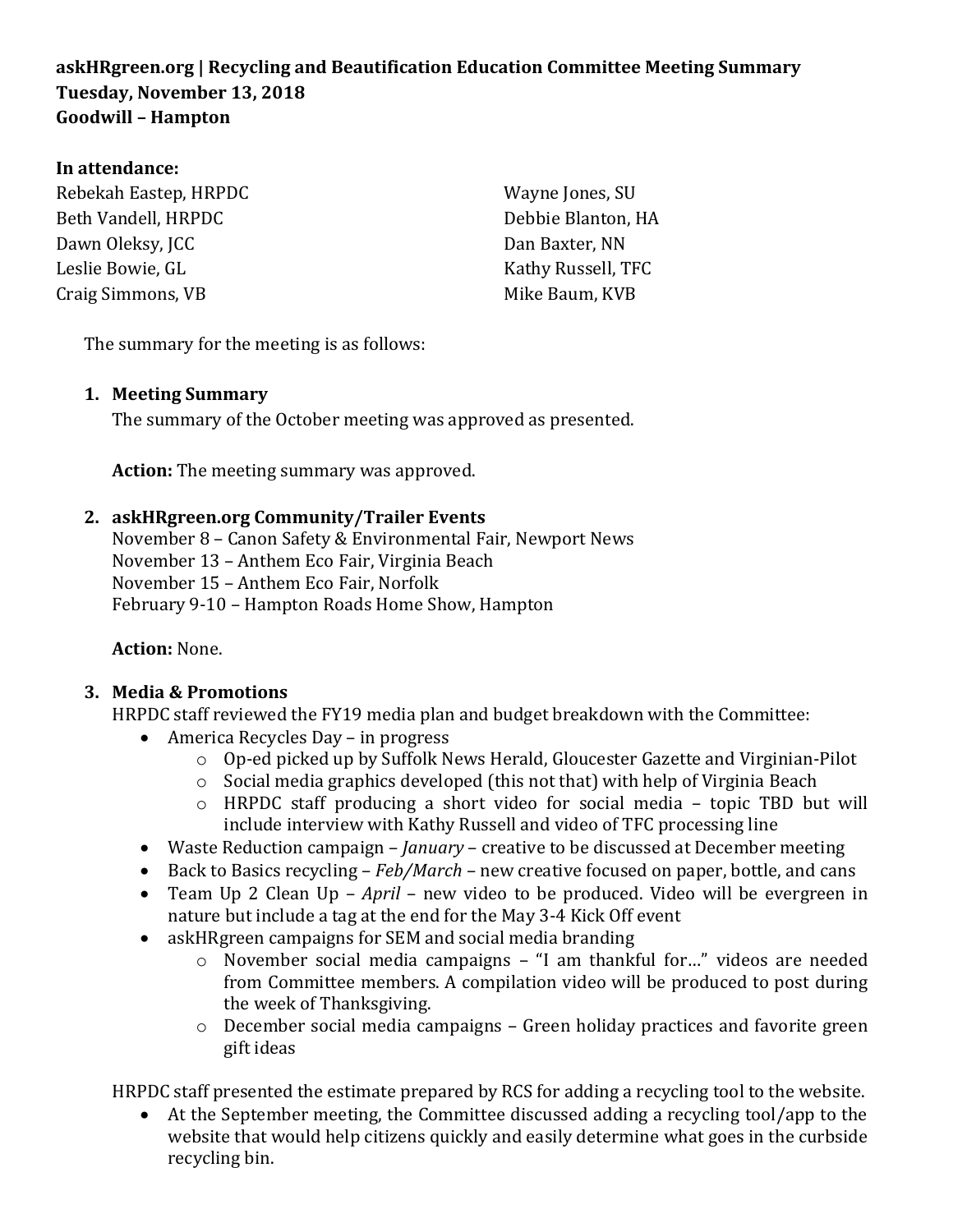- RCS prepared an approach and quote for completing this enhancement to the website. HRPDC staff recommended that the new website take design direction from the Recycle By City website which hosts recycling information for several larger metro areas.
- The Committee agreed that this new tool, if pursued, should replace the existing Recycle at Home page to keep these simple and streamlined.
- The Committee decided that all localities should review the proposal and existing website functionality (both askHRgreen.org and locality websites) to prepare for a more in-depth discussion at the December meeting.

**Action:** The Committee had no changes to the FY19 media plan. HRPDC staff will email the recycling web tool proposal to the Committee for further consideration.

### **4. Grants**

The Committee discussed how best to allocate the new \$3,000 DEQ litter grant funds received.

- The initial application had a project budget of \$13,415 so the Committee must determine how to proceed.
- The Committee discussed all the items on the budget. There was interest in t-shirts, litter grabbers, and safety vests although everyone supported vests and liked the idea of possibly getting them imprinted.
- HRPDC staff will reach out to grant administrator to get approval to spend the entire budget on vests and will research imprinting options.

Localities participating in the cigarette litter prevention project were reminded to pick up their ash receptacles.

**Action:** HRPDC will contact DEQ to clarify grant requirements and get pricing for imprinted safety vests.

## **5. Promotional Materials**

The Committee has purchased 2,500 auto litter bags, which are now available for pickup.

The Committee reviewed "zero waste" themed promotional items including mesh produce bags and various cutlery sets. The Committee decided on a cutlery set and asked to hold the purchase until the waste reduction campaign was finalized. The imprint should coordinate with this campaign.

**Action:** HRPDC staff will request additional votes via email for the purchase of 2,000 cutlery sets. Localities may also purchase extra if desired.

## **6. Great American Cleanup 2019**

Mike Baum was present to further discuss the partnership with Keep Virginia Beautiful for the regional kickoff to the 2019 Great American Cleanup on May 3 & 4.

- Promotions:
	- o Keep America Beautiful supports the use of the Great American Cleanup name.
	- o Winter is a good time to highlight litter in communities because mowing crews stop picking up litter and vegetation does not hide litter.
	- o Aim for a news release in mid-January encouraging groups to save the date and "team up"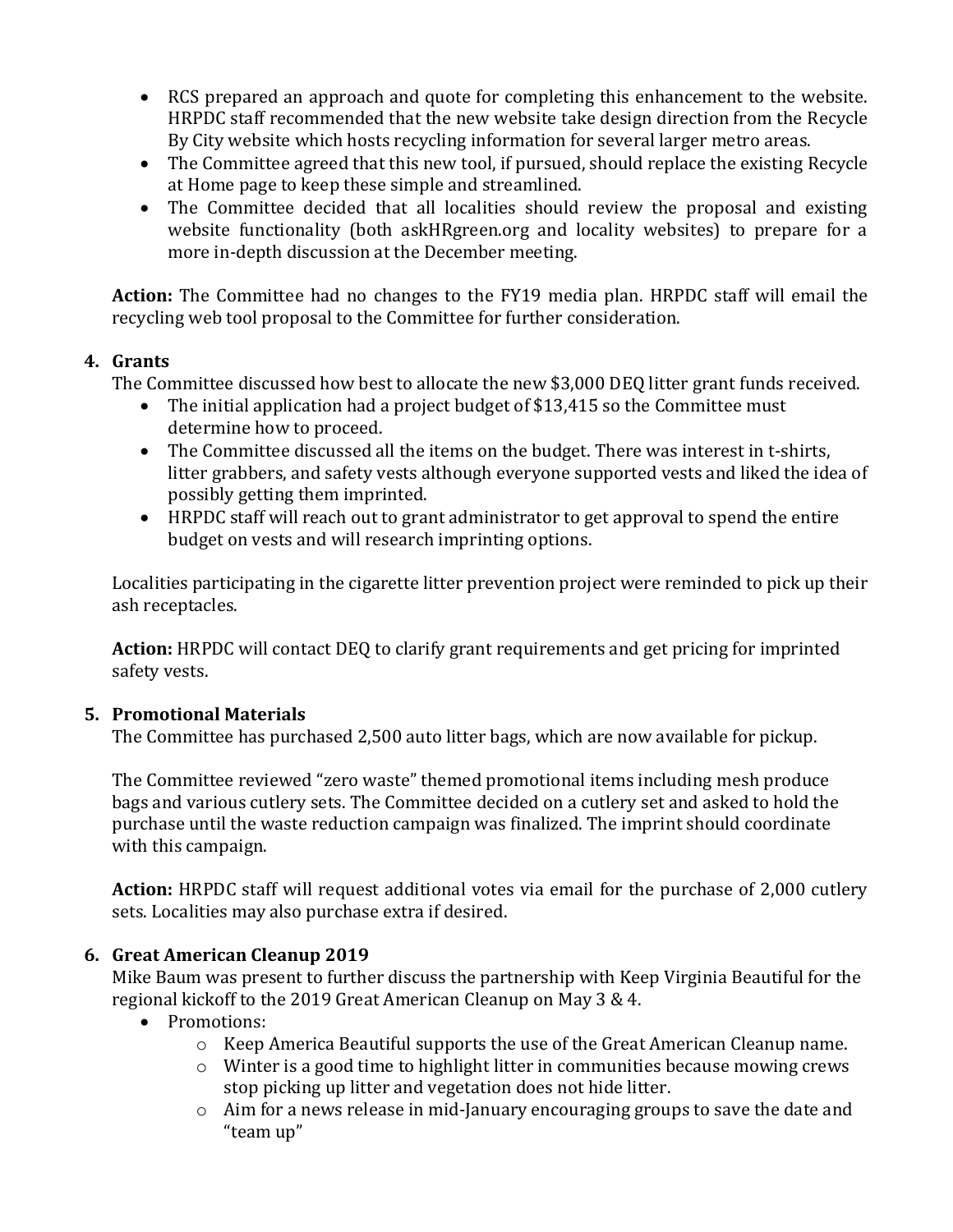- o Can we follow up on past projects in a "where are they now" type feature?
- Localities:
	- o Begin planning at least one project per day per locality. Impactful, transformational projects are preferred: plantings, refurbishing parks, etc.
	- $\circ$  Add potential sponsorship leads to th[e Google spreadsheet.](o%09https:/docs.google.com/spreadsheets/d/1v0IpJw0bqI4JN9S9iQjBTAQqyNoml0zZYQbhJgFCI0I/edit?usp=sharing)
	- o Determine how you would like local proceeds distributed applying it to the Committee budget has been discussed several times.
- HRPDC/KVB:
	- o Add page to the website for sponsor and volunteer signup.
	- o Invite PDC board to serve as honorary board and invite them to save the date.
	- o Reach out to potential sponsors including corporate grants like Walmart.
	- o Plan for news release distribution in mid-January
	- o Continue work on celebration details

**Action:** Localities should identify potential sponsors and projects. HRPDC staff will work with KVB on promotions and outreach.

## **7. Staff Reports**

Budget *-* The current FY19 budget was reviewed.

Green Learning Guide –HRPDC staff will continue working on the school distribution strategy.

Bay Star Business – There is interest in partnering with the BSB program for litter cleanups and cigarette litter outreach.

**Action:** HRPDC staff will add the Bay Star Business program to the agenda for December.

## **8. Locality Updates**

- Newport News science education magnet program, Public Works Academy for citizens, recent recycling audit showed decrease in contamination, rain barrel workshops starting back in February, adding litter kits to libraries (Hampton and Virginia Beach also)
- $\bullet$  Hampton 40<sup>th</sup> Anniversary activities have concluded, held first yard sale fundraiser, Tour de Recycling scheduled for ARD, litter cleanups
- Suffolk several cleanups held (zombie, river, Veterans Day), electronics recycling and tree planting events coming up, church cleanup challenge, making askHRgreen logo for trailer.
- Virginia Beach always/never social media graphics, utility bill messages regarding contamination, beginning effort to tag carts for contamination, new cart stickers, ecycling event at Aquarium in January
- James City County Owens-Illinois listening session about bringing glass recycling to Hampton Roads, Litter and Recycling Expo held.
- Gloucester fall community cleanup,  $4<sup>th</sup>$  grade meaningful watershed experience program, concentrating on recycling messages.
- Goodwill scheduling events for 2019, supporting upcoming ARD events.
- KVB gave out 65 litter cleanup kits, Shiver in the River coming up in February, KAB conference will be in Baltimore February 6-8.